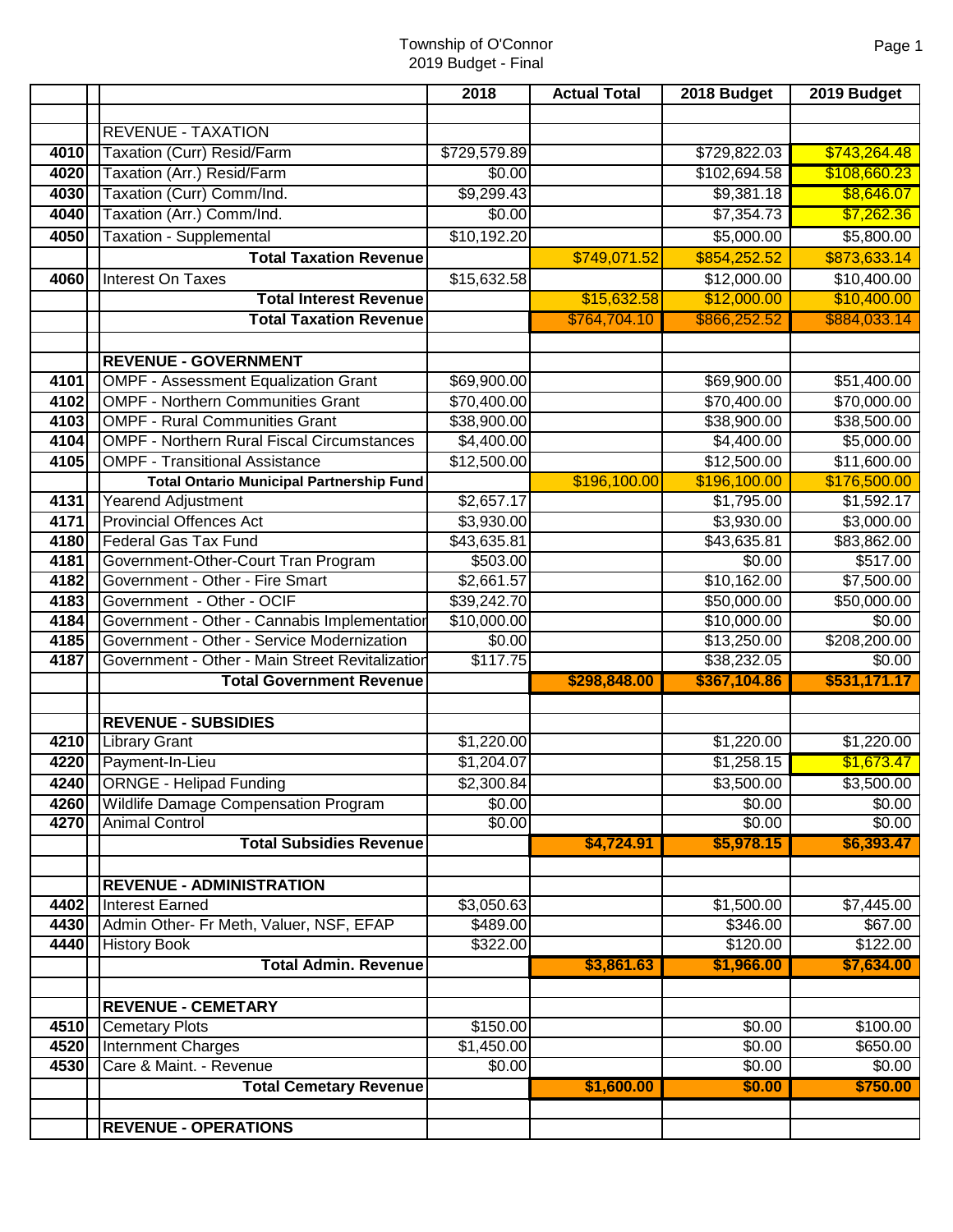|      |                                                  | 2018                | <b>Actual Total</b> | 2018 Budget        | 2019 Budget    |
|------|--------------------------------------------------|---------------------|---------------------|--------------------|----------------|
| 4610 | Building Permits & Insp.                         | \$5,934.03          |                     | \$3,000.00         | \$1,620.00     |
| 4620 | <b>Building Rent/User Fees</b>                   | \$950.00            |                     | \$1,250.00         | \$800.00       |
| 4640 | Photo Copies, Fax, Lotteries Etc.                | \$32.65             |                     | \$50.00            | \$50.00        |
| 4650 | Tax Certificates, Etc.                           | \$725.00            |                     | \$400.00           | \$400.00       |
| 4660 | <b>Cornerstone Ads/Mailouts</b>                  | \$1,527.50          |                     | \$1,300.00         | \$1,450.00     |
|      | <b>Total Operations Revenue</b>                  |                     | \$9,169.18          | \$6,000.00         | \$4,320.00     |
|      |                                                  |                     |                     |                    |                |
|      | <b>REVENUE - RATEPAYERS</b>                      |                     |                     |                    |                |
| 4710 | Ratepayers - Culverts                            | \$0.00              |                     | \$0.00             | \$1,200.00     |
| 4720 | Ratepayers - Roadways                            | \$3,034.25          |                     | \$3,000.00         | \$1,500.00     |
| 4730 | Ratepayers - Snowplowing                         | \$3,285.00          |                     | \$2,800.00         | \$4,090.00     |
|      | <b>Total Ratepayers Revenue</b>                  |                     | \$6,319.25          | \$5,800.00         | \$6,790.00     |
|      |                                                  |                     |                     |                    |                |
|      | <b>REVENUE - OTHER</b>                           |                     |                     |                    |                |
| 4910 | <b>Previous Year's Surplus</b>                   | \$0.00              |                     | \$0.00             | \$0.00         |
| 4920 | <b>Reserve Transfers</b>                         | \$29,155.00         |                     | \$29,155.00        | \$24,092.00    |
| 4925 | <b>Transferred from Deferred Revenue</b>         | \$0.00              |                     | \$0.00             | \$59,706.37    |
| 4930 | Disposal Site-RPRA, Trillium(tires)Steward(WEEE) | \$8,131.84          |                     | \$6,480.00         | \$6,635.00     |
| 4940 | Fire Dept Rev - Smoke Alarms, FireSmart Day      | \$1,113.00          |                     | \$1,000.00         | \$200.00       |
| 4945 | Long-term Debt Proceeds                          | \$0.00              |                     | \$0.00             | \$35,000.00    |
| 4950 | Other Rev-XmasDin, sale of surplus equip         | \$1,471.20          |                     | \$720.00           | \$625.00       |
| 4955 | Reimbursement - Salt, Fire Dept Aux              | \$22,613.79         |                     | \$14,300.00        | \$4,620.00     |
|      | <b>Total Other Revenue</b>                       |                     | \$62,484.83         | \$51,655.00        | \$130,878.37   |
|      |                                                  |                     |                     |                    |                |
|      | <b>TOTAL REVENUE</b>                             |                     | \$1,151,711.90      | \$1,304,756.53     | \$1,571,970.15 |
|      |                                                  |                     |                     |                    |                |
|      | <b>EXPENSE</b>                                   |                     |                     |                    |                |
|      | <b>COUNCIL</b>                                   |                     |                     |                    |                |
| 5001 | <b>Council - Regular Meetings</b>                | \$12,145.00         |                     | \$12,000.00        | \$15,350.00    |
|      |                                                  |                     |                     |                    |                |
| 5011 | <b>Council - Special Meetings</b>                | \$4,800.00          |                     | \$7,100.00         | \$9,310.00     |
| 5021 | <b>Council - Conventions</b>                     | \$5,280.00          |                     | \$6,200.00         | \$5,400.00     |
| 5031 | Council - Mileage                                | \$1,099.55          |                     | \$1,760.00         | \$1,344.00     |
| 5032 | Council - Meals                                  | \$325.11            |                     | \$335.00           | \$190.00       |
| 5081 | Council - Registration, Flights, Hotel           | \$3,635.72          |                     | \$4,500.00         | \$5,400.00     |
| 5091 | Council - Other                                  | $-$ \$281.77        |                     | \$550.00           | \$1,315.00     |
|      | <b>Total Council Expense</b>                     |                     | \$27,003.61         | \$32,445.00        | \$38,309.00    |
|      |                                                  |                     |                     |                    |                |
|      | <b>ADMINISTRATION</b>                            |                     |                     |                    |                |
| 5101 | Admin. - Salaries                                | \$128,373.79        |                     | \$126,465.00       | \$125,897.00   |
| 5102 | Admin. - Insurance Plan - Sun Life               | \$7,182.89          |                     | \$7,153.00         | \$7,152.00     |
| 5103 | Admin. - Payroll Costs                           | \$8,080.26          |                     | \$8,630.00         | \$7,868.00     |
| 5104 | Admin. - Pension Plan                            | \$10,862.04         |                     | \$10,670.00        | \$11,583.00    |
| 5105 | Admin. - E.H.T. & Workers' Comp                  | \$6,575.02          |                     | \$6,555.00         | \$6,571.00     |
| 5106 | Admin. - Misc. Wages                             | \$574.73            |                     | \$830.00           | \$2,100.00     |
| 5107 | Admin. - Dental/Medical                          | \$1,577.68          |                     | $\sqrt{$3,000.00}$ | \$3,000.00     |
| 5108 | Admin. - EFAP                                    | \$126.00            |                     | \$126.00           | \$168.00       |
|      | <b>Total Administration Expense</b>              |                     | \$163,352.41        | \$163,429.00       | \$164,339.00   |
| 5111 | Admin. - Conventions, Meetings & Training        | $\sqrt{2}$ , 321.71 |                     | \$2,250.00         | \$2,000.00     |
| 5112 | Admin. - Memberships                             | \$2,230.58          |                     | \$2,100.00         | \$2,565.00     |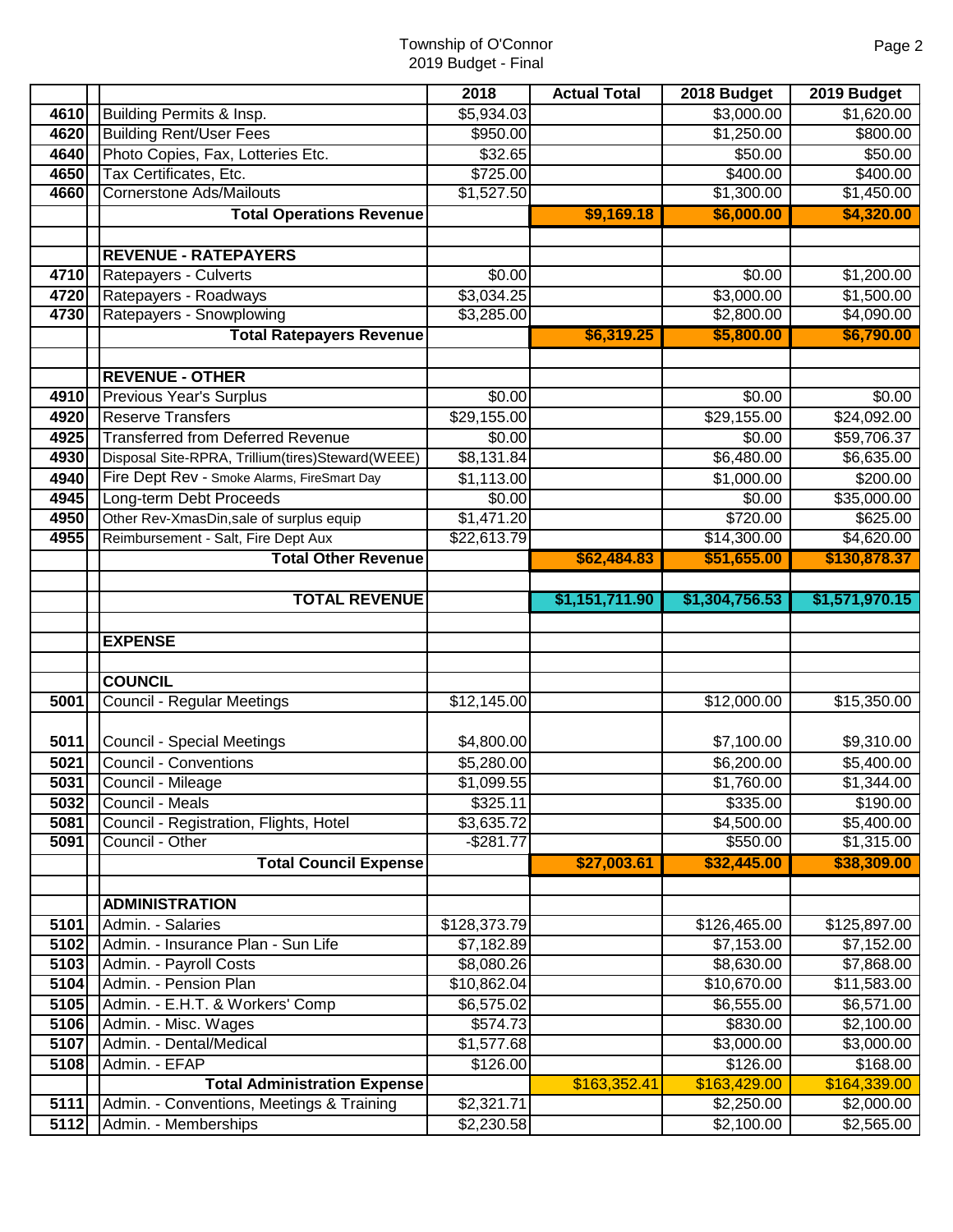|              |                                                                                                                                       | 2018                                  | <b>Actual Total</b> | 2018 Budget                              | 2019 Budget                                    |
|--------------|---------------------------------------------------------------------------------------------------------------------------------------|---------------------------------------|---------------------|------------------------------------------|------------------------------------------------|
| 5113         | Admin. - Mileage & Meals                                                                                                              | \$1,299.59                            |                     | \$1,700.00                               | \$1,000.00                                     |
|              | <b>Total Admin. Staff Exp.</b>                                                                                                        |                                       | \$5,851.88          | \$6,050.00                               | \$5,565.00                                     |
| 5121         | Admin. - Bonds And Ins.                                                                                                               | \$15,950.15                           |                     | \$15,987.00                              | \$14,175.83                                    |
| 5122         | Admin. - Fin. & Bank Chgs.                                                                                                            | \$4,336.12                            |                     | \$4,676.00                               | \$3,470.00                                     |
| 5131         | Admin. - Communication Exp                                                                                                            | \$3,154.55                            |                     | \$3,100.00                               | \$3,200.00                                     |
| 5132         | Admin. - Courier Services                                                                                                             | \$0.00                                |                     | \$50.00                                  | \$50.00                                        |
|              |                                                                                                                                       |                                       |                     |                                          |                                                |
| 5141         | Admin. - Equipment & Software                                                                                                         | \$3,401.61                            |                     | \$3,300.00                               | \$4,772.00                                     |
| 5161         | Admin. - Postage                                                                                                                      | \$2,329.72                            |                     | \$2,600.00                               | $\sqrt{2,660.00}$                              |
|              |                                                                                                                                       |                                       |                     |                                          |                                                |
| 5162         | Admin. - Stationery/Supp.                                                                                                             | \$3,443.47                            |                     | \$3,425.00                               | \$2,400.00                                     |
| 5163         | Admin. - Bad Debts Expense                                                                                                            | \$0.00                                |                     | \$0.00                                   | \$0.00                                         |
| 5171         | Admin. - History Book                                                                                                                 | \$215.36                              |                     | \$80.10                                  | \$82.00                                        |
| 5191<br>5195 | Admin. - Other - Misc, Donations & Sponsorship<br>Admin. - Reimbursed, Salt, Fire Dept Auxiliary<br><b>Total Admin. Other Expense</b> | \$2,477.97<br>$\overline{$21,643.93}$ | \$56,952.88         | \$3,025.40<br>\$14,044.00<br>\$50,287.50 | \$3,260.00<br>$\sqrt{4,620.00}$<br>\$38,689.83 |
|              | <b>Total Administration Exp.</b>                                                                                                      |                                       | \$226,157.17        | \$219,766.50                             | \$208,593.83                                   |
|              |                                                                                                                                       |                                       |                     |                                          |                                                |
|              | <b>TOWNSHIP HALL &amp; OFFICE</b>                                                                                                     |                                       |                     |                                          |                                                |
| 5201         | Bldg. - Heating                                                                                                                       | \$6,396.14                            |                     | \$7,000.00                               | \$7,500.00                                     |
| 5202         | Bldg. - Hydro                                                                                                                         | \$3,056.64                            |                     | \$4,000.00                               | \$3,000.00                                     |
| 5203         | Bldg. - Insurance                                                                                                                     | \$2,037.96                            |                     | \$1,106.00                               | \$2,829.42                                     |
| 5211         | Bldg. - Repair & Maint.                                                                                                               | \$7,138.88                            |                     | \$3,700.00                               | \$3,130.00                                     |
| 5214         | Bldg. - Other - Security Cameras & Signs                                                                                              | \$172.97                              |                     | \$335.00                                 | \$200.00                                       |
|              | <b>Total Building Operating Expense</b>                                                                                               |                                       | \$18,802.59         | \$16,141.00                              | \$16,659.42                                    |
| 5221         | Bldg. - Janitorial Wages - Hall                                                                                                       | \$5,204.80                            |                     | \$6,365.00                               | \$5,000.00                                     |
| 5222         | Bldg. - Janitor P/R Costs                                                                                                             | \$377.44                              |                     | \$613.00                                 | \$496.00                                       |
| 5223         | Bldg. - Janitorial Supp.                                                                                                              | \$476.80                              |                     | \$1,000.00                               | \$700.00                                       |
| 5224         | Bldg. - Janitor Mileage                                                                                                               | \$180.11                              |                     | \$240.00                                 | \$205.00                                       |
| 5225         | Bldg - Janitor Other                                                                                                                  | \$369.44                              |                     | \$400.00                                 | \$50.00                                        |
|              | <b>Total Building Janitorial Expense</b>                                                                                              |                                       | \$6,608.59          | \$8,618.00                               | \$6,451.00                                     |
| 5230<br>5242 | <b>Outdoor Recreation Area</b><br>Municipal Office - Insurance                                                                        |                                       | \$537.28            | \$500.00                                 | \$355.57                                       |
| 5243         | Municipal Office - Repairs & Maintenance                                                                                              | \$699.03<br>$\overline{$}538.09$      |                     | \$705.00<br>\$800.00                     | \$1,125.45<br>\$600.00                         |
| 5244         | Municipal Office - Janitorial wages                                                                                                   | \$1,367.53                            |                     | \$1,550.00                               | \$1,650.00                                     |
| 5248         | Municipal Office - Other                                                                                                              | \$743.73                              |                     | \$1,010.00                               | \$545.00                                       |
|              | <b>Total Municipal Office Expense</b>                                                                                                 |                                       | \$3,348.38          | \$4,065.00                               | \$3,920.45                                     |
| 5291         | Health & Safety Inspection - Admin                                                                                                    | \$0.00                                | \$0.00              | \$0.00                                   | \$0.00                                         |
|              | <b>Total Hall &amp; Office Exp.</b>                                                                                                   |                                       | \$29,296.84         | \$29,324.00                              | \$27,386.44                                    |
|              |                                                                                                                                       |                                       |                     |                                          |                                                |
|              | <b>ROAD DEPARTMENT</b>                                                                                                                |                                       |                     |                                          |                                                |
| 5301         | Road Admin. - Communications                                                                                                          | \$1,032.73                            |                     | \$1,030.00                               | \$1,275.00                                     |
| 5302         | Road Admin. - Conv. Mtgs. Memb. Training                                                                                              | \$1,612.42                            |                     | \$2,800.00                               | \$1,615.00                                     |
| 5303         | Road Admin. - Office Supplies                                                                                                         | \$191.94                              |                     | \$450.00                                 | \$920.00                                       |
| 5304         | Road Admin. - Safety Equip                                                                                                            | \$729.87                              |                     | \$1,100.00                               | \$1,300.00                                     |
|              | <b>Total Road Admin. Expense</b>                                                                                                      |                                       | \$3,566.96          | \$5,380.00                               | \$5,110.00                                     |
|              |                                                                                                                                       |                                       |                     |                                          |                                                |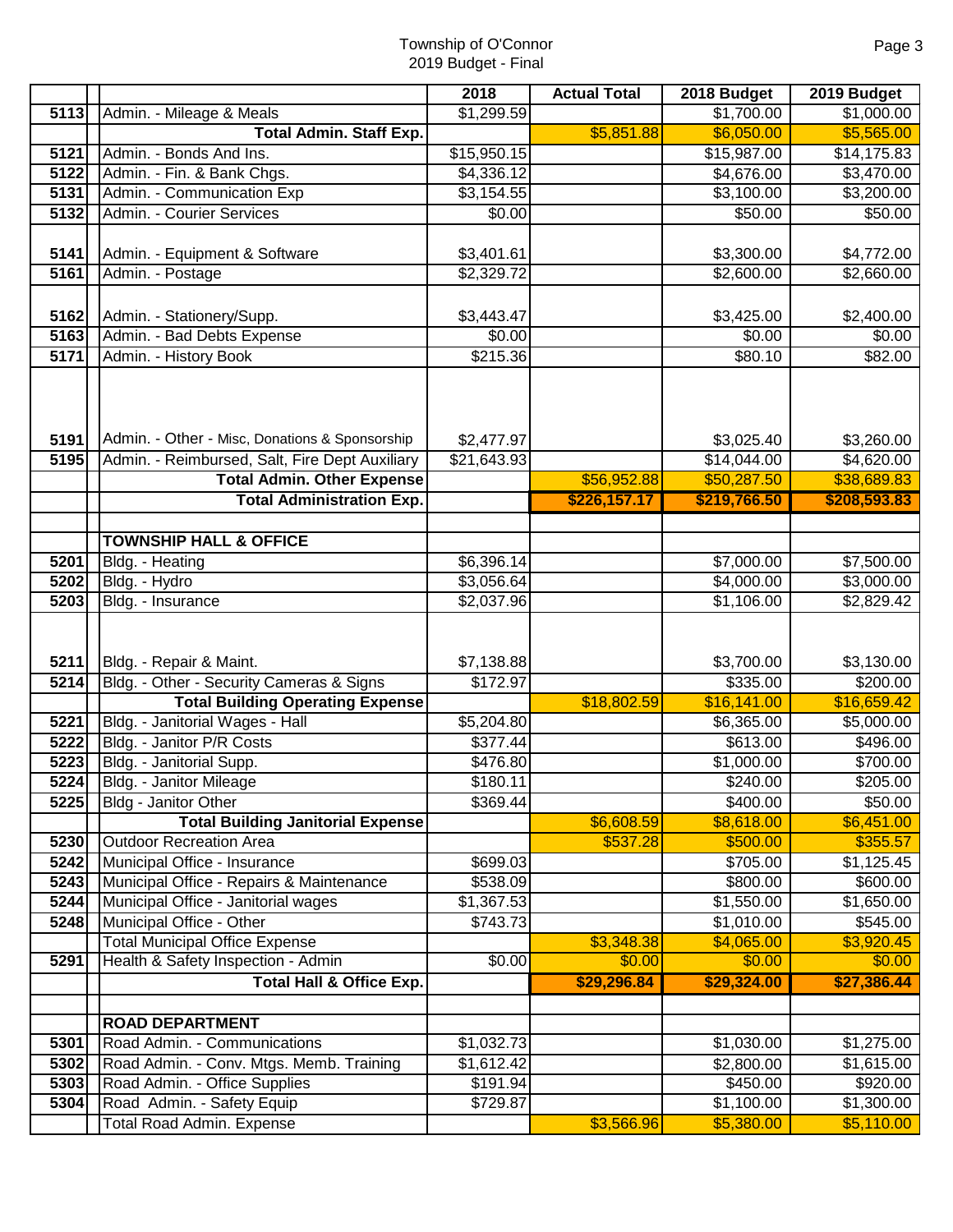|                   |                                                            | 2018                   | <b>Actual Total</b> | 2018 Budget            | 2019 Budget            |
|-------------------|------------------------------------------------------------|------------------------|---------------------|------------------------|------------------------|
| 5311              | Road Mtce. Bldg. - Heating                                 | \$7,388.70             |                     | \$6,600.00             | \$5,500.00             |
| 5312              | Road Mtce. Bldg. - Hydro                                   | \$1,238.97             |                     | \$1,400.00             | \$1,400.00             |
| 5313              | Road Mtce. Bldg. - Insurance                               | \$10,543.42            |                     | \$10,544.00            | \$7,918.16             |
| 5314              | Road Mtce. Bldg. - Repair & Mtce.                          | \$545.65               |                     | \$1,200.00             | \$2,500.00             |
| 5315              | Road Mtce. Bldg. - Shop supplies                           | \$910.03               |                     | \$1,100.00             | \$1,050.00             |
| 5317              | Health & Safety Inspections Roads                          | \$958.65               |                     | \$1,145.00             | \$975.00               |
| 5318              | Road Mtce. Bldg. - Janitorial Exp.                         | \$1,005.76             |                     | \$965.00               | \$984.00               |
|                   | <b>Total Road Mtce. Bldg. Expense</b>                      |                        | \$22,591.18         | \$22,954.00            | \$20,327.16            |
| 5330              | Loan Repayment - Principal - Grader, Backhoe, Truck        |                        | \$36,290.23         | \$35,800.00            | \$33,158.00            |
| 5331              | Capital - Major Equipment                                  | $\sqrt{$0.00}$         |                     | \$0.00                 | \$35,000.00            |
| 5332              | Capital - Minor Equipment                                  | \$835.42               |                     | \$836.00               | \$0.00                 |
| 5333              | Capital - Facilities                                       | \$0.00                 |                     | \$0.00                 | \$0.00                 |
| 5338              | Capital - Other                                            | \$0.00                 |                     | \$0.00                 | \$0.00                 |
|                   | <b>Total Road Capital Expense</b>                          |                        | \$835.42            | \$836.00               | \$35,000.00            |
| 5340              | Road Emp. - Dental/Medical                                 | \$2,122.70             |                     | \$3,000.00             | \$3,000.00             |
| 5341              | Road Emp. - Full Time Salaries                             | \$118,617.12           |                     | \$115,500.00           | \$117,883.62           |
| 5342              | Road Emp. - Temporary Salaries                             | \$23,768.46            |                     | \$20,550.00            | \$22,689.96            |
| $\overline{5343}$ | Road Emp. - EFAP                                           | \$77.00                |                     | \$84.00                | \$84.00                |
| 5344              | Road Emp. - E.H.T. & Workers' Comp                         | \$6,273.44             |                     | \$6,325.00             | \$6,381.30             |
| 5345              | Road Emp. - Payroll Costs                                  | \$9,292.95             |                     | \$11,330.00            | \$9,693.11             |
| 5346              | Road Emp. - Insurance Plans                                | \$7,222.12             |                     | \$6,955.00             | \$7,361.00             |
| 5347              | Road Emp. - Pension Plan                                   | \$10,862.83            |                     | \$10,800.00            | \$13,550.67            |
| 5348              | Road Emp. - Mileage and Meals                              | \$132.83               |                     | \$500.00               | \$400.00               |
|                   | <b>Total Road Emp. Expense</b>                             |                        | \$178,369.45        | \$175,044.00           | \$181,043.66           |
| 5351              | Road Equip. Op. - Backhoe                                  | \$3,432.60             |                     | \$2,250.00             | \$3,000.00             |
| 5352              | Road Equip. Op. - Grader                                   | \$8,246.17             |                     | \$9,225.00             | \$8,750.00             |
| 5354              | Road Equip. Op. - Truck #7                                 | \$6,437.66             |                     | \$6,800.00             | \$6,900.00             |
| 5355              | Road Equip. Op. - Truck #9                                 | \$6,954.31             |                     | \$8,500.00             | \$7,600.00             |
| 5356<br>5357      | Road Equip. Op. - 4x4 Truck<br>Road Equip. Op. - Insurance | \$4,881.79             |                     | \$4,000.00             | \$4,800.00             |
| 5358              | Road Equip. Op.- Misc. Equipment                           | \$3,023.23<br>\$229.39 |                     | \$3,024.00<br>\$425.00 | \$6,370.29<br>\$400.00 |
|                   | <b>Total Road Equip. Op. Expense</b>                       |                        | \$33,205.15         | \$34,224.00            | \$37,820.29            |
| 5361              | Road Equip. Maint. - Backhoe                               | \$727.98               |                     | \$1,100.00             | \$1,250.00             |
|                   | 5362 Road Equip. Maint. - Grader                           | \$7,415.10             |                     | \$8,500.00             | \$5,970.00             |
| 5364              | Road Equip. Maint. - Truck #7                              | \$3,825.79             |                     | \$5,000.00             | \$3,500.00             |
| 5365              | Road Equip. Maint. - Truck #9                              | \$19,512.07            |                     | \$11,800.00            | \$8,250.00             |
| 5366              | Road Equip. Maint. - 4x4 Truck                             | \$527.94               |                     | \$3,500.00             | \$3,650.00             |
| 5367              | Road Equip. Maint. - Tools                                 | \$1,409.06             |                     | \$1,450.00             | \$800.00               |
| 5368              | Road Equip. Maint. - Other                                 | \$245.70               |                     | \$300.00               | \$425.00               |
|                   | <b>Total Road Equip. Maint. Expense</b>                    |                        | \$33,663.64         | \$31,650.00            | \$23,845.00            |
| 5370              | <b>Road Signs</b>                                          | \$922.65               |                     | \$1,000.00             | \$1,600.00             |
| 5371              | Road - Material (Gravel)                                   | \$3,137.98             |                     | \$5,000.00             | \$6,000.00             |
| 5372              | Road - Material (Dust Con)                                 | \$23,618.66            |                     | \$20,525.00            | \$25,186.00            |
| 5373              | Road - Material (Other) - winter sand                      | \$12,999.55            |                     | \$13,000.00            | \$12,000.00            |
| 5378              | Road - Contract Work                                       | \$858.27               |                     | \$2,500.00             | \$800.00               |
|                   | <b>Total Road Material</b>                                 |                        | \$41,537.11         | \$42,025.00            | \$45,586.00            |
| 5381              | Bridge - No. 1 - Blaikie Road                              | \$439.60               |                     | \$500.00               | \$300.00               |
| 5382              | Bridge - No. 2 - Smith Road                                | \$0.00                 |                     | \$0.00                 | \$10,200.00            |
| 5383              | Bridge - No. 3 - Smith Rd at Poohachoff's                  | \$0.00                 |                     | \$0.00                 | \$0.00                 |
| 5386              | <b>Culverts</b>                                            | \$974.72               |                     | \$0.00                 | \$6,000.00             |
| 5387              | Dams                                                       | \$130.00               |                     | \$520.00               | \$0.00                 |
| 5388              | Roads Other-cutting weeds, struct inspect                  | \$6,981.15             |                     | \$8,000.00             | \$7,500.00             |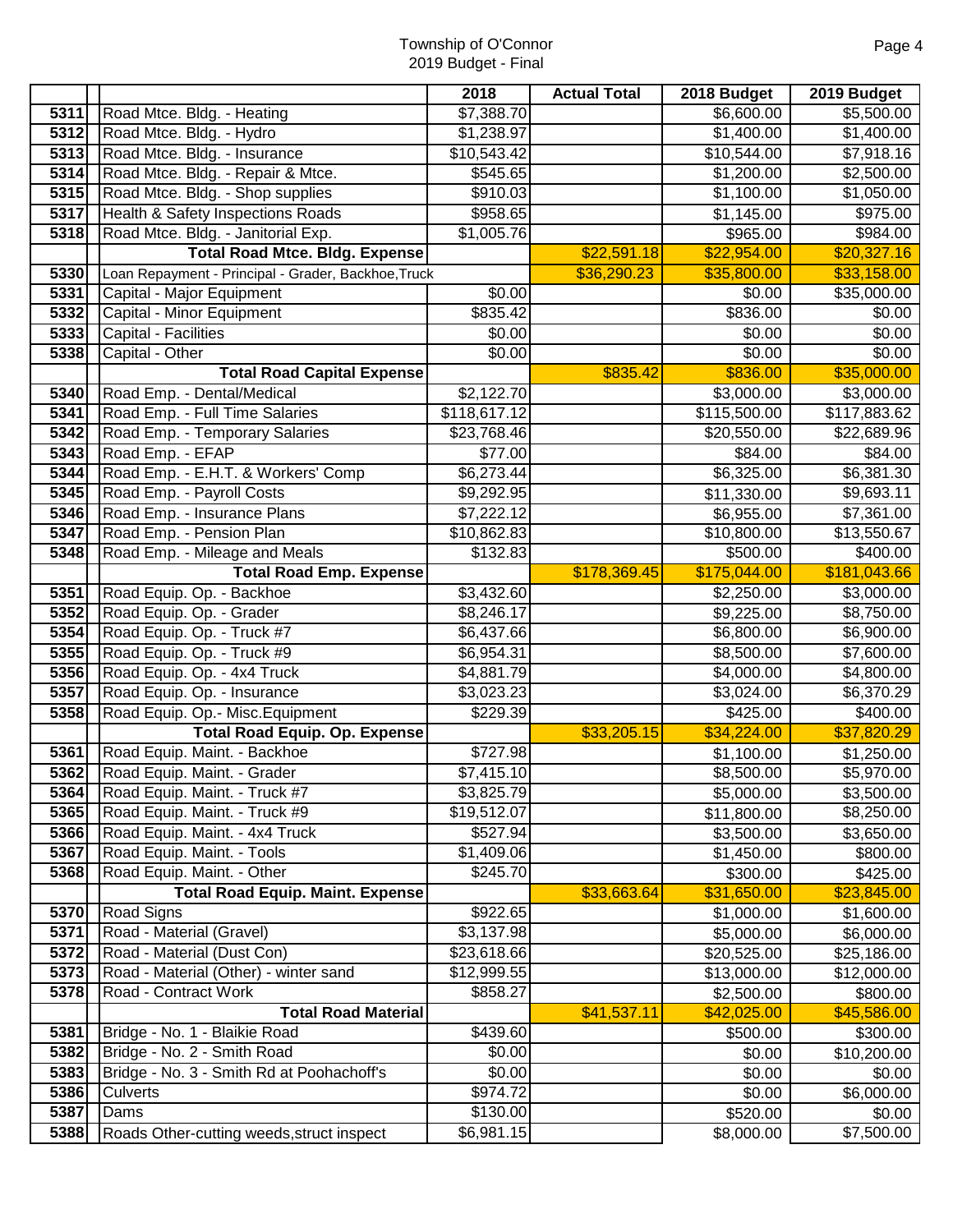|      |                                                        | 2018                 | <b>Actual Total</b> | 2018 Budget        | 2019 Budget            |
|------|--------------------------------------------------------|----------------------|---------------------|--------------------|------------------------|
|      | <b>Total Other</b>                                     |                      | \$8,525.47          | \$9,020.00         | \$24,000.00            |
| 5391 | Road Project No. 1 - Broome Rd - gravelling & Drainage | \$0.00               |                     | $\overline{$}0.00$ | \$17,183.00            |
| 5392 | Road Project No. 2 - Ditching Garbutt & Holomego       | \$0.00               |                     | \$0.00             | \$4,000.00             |
| 5393 | Road Project No. 3 -                                   | \$0.00               |                     | \$0.00             | \$0.00                 |
| 5394 | Road Project No. 4                                     | \$0.00               |                     | \$0.00             | \$0.00                 |
|      | <b>Total Road Projects</b>                             |                      | \$0.00              | \$0.00             | \$21,183.00            |
|      | <b>Total Road Expense</b>                              |                      | \$358,584.61        | \$356,933.00       | \$427,073.11           |
|      |                                                        |                      |                     |                    |                        |
|      | <b>PROTECTION &amp; SERVICES</b>                       |                      |                     |                    |                        |
| 5401 | <b>POA Officer</b>                                     | \$602.33             |                     | \$300.00           | \$300.00               |
| 5402 | <b>Building Inspection Officer</b>                     | \$6,243.36           |                     | \$3,430.00         | $\overline{$2,157.00}$ |
| 5403 | <b>Closed Meeting Investigator</b>                     | \$0.00               |                     | $\overline{$}0.00$ | \$0.00                 |
| 5404 | Comm Emerg Management Coordinator                      | \$1,156.88           |                     | \$1,220.00         | \$1,723.00             |
| 5405 | Livestock Evaluator, Fenceviewer, Weed Inspector       | \$210.73             |                     | \$300.00           | \$300.00               |
| 5406 | Dog Control Officer                                    | \$55.37              |                     | \$300.00           | \$100.00               |
| 5407 | <b>Property Standards Officer</b>                      | \$0.00               |                     | \$200.00           | \$0.00                 |
|      |                                                        |                      |                     |                    |                        |
|      |                                                        |                      |                     |                    |                        |
| 5411 | Cemetery                                               | \$1,487.35           |                     | \$4,000.00         | \$1,250.00             |
| 5412 | Helipad                                                | \$2,300.84           |                     | \$3,500.00         | \$3,500.00             |
| 5413 | Livestock Damages                                      | \$3.25               |                     | \$0.00             | \$0.00                 |
| 5414 | <b>Animal Control</b>                                  | \$0.00               |                     | \$0.00             | \$0.00                 |
| 5415 | 911 Emergency System                                   | \$2,013.00           |                     | \$2,055.00         | \$2,055.00             |
|      | <b>Total Services</b>                                  |                      | \$14,073.11         | \$15,305.00        | \$11,385.00            |
|      | <b>FIRE DEPARTMENT Protection &amp; Services</b>       |                      |                     |                    |                        |
| 5418 | Fire Dept - Capital                                    |                      | \$0.00              | \$13,200.00        | \$12,942.00            |
| 5419 | Fire Dept - Loan Repayment Principal Trucks            |                      | \$12,726.00         | \$12,727.20        | \$12,726.00            |
| 5420 | Fire Dept Op - Chief & Deputy Chief Honorariur         | \$9,840.00           |                     | \$9,840.00         | \$10,800.00            |
| 5421 | Fire Dept Op - Member Honorarium                       | \$6,000.40           |                     | \$6,000.00         | \$6,500.00             |
| 5422 | Fire Dept Op - Mileage & Meals                         | \$1,512.00           |                     | \$2,025.00         | \$2,600.00             |
| 5423 | Fire Dept - Meetings & Seminars                        | \$625.00             |                     | \$825.00           | \$750.00               |
| 5424 | Fire Dept - Training                                   | \$3,559.63           |                     | \$4,700.00         | \$3,207.00             |
|      | 5425 Fire Dept Operating - Tanker                      | \$525.61             |                     | \$750.00           | \$600.00               |
| 5426 | Fire Dept Maintenance - Tanker                         | \$207.98             |                     | \$500.00           | \$240.00               |
| 5427 | Fire Dept Operating - Pumper                           | \$641.95             |                     | \$650.00           | \$700.00               |
| 5428 | Fire Dept Maintenance - Pumper                         | \$275.35             |                     | \$1,100.00         | \$875.00               |
| 5429 | Fire Dept Operating - Rescue                           | \$241.71             |                     | \$400.00           | \$350.00               |
| 5430 | Fire Dept Maintenance - Rescue                         | \$1,102.06           |                     | \$400.00           | $\frac{1}{1}375.00$    |
| 5431 | Fire Dept Operating - Side by Side                     | \$0.00               |                     | \$160.00           | \$100.00               |
| 5432 | Fire Dept Maintenance - Side by Side                   | \$106.83             |                     | \$100.00           | \$100.00               |
| 5433 | Fire Dept - Radios & Repairs                           | \$2,169.52           |                     | \$1,000.00         | \$1,000.00             |
| 5434 | Fire Dept - SCBA Maintenance                           | \$476.60             |                     | \$450.00           | \$2,300.00             |
| 5435 | Fire Dept - PPE, Clothing & Maintenance                | \$0.00               |                     | \$0.00             | \$1,832.00             |
| 5436 | Fire Dept - Public Education & Recruitment             | \$382.19             |                     | \$1,100.00         | \$110.00               |
| 5437 | Fire Dept - Fire Suppression                           | \$662.86             |                     | \$653.00           | \$678.04               |
| 5438 | Fire Dept - Hall Maintenance                           | \$532.81             |                     | \$6,000.00         | \$5,727.00             |
| 5439 | Fire Dept - Op & Maint - Misc Equipment                | $\overline{$}719.29$ |                     | \$1,010.00         | \$450.00               |
|      | <b>Total Fire Dept Maintenance &amp; Operating</b>     |                      | \$29,581.79         | \$37,663.00        | \$39,294.04            |
| 5440 | Fire Dept Fixed - Membership                           | \$459.49             |                     | \$460.00           | \$460.00               |
| 5441 | Fire Dept Fixed - Hydro                                | \$1,029.72           |                     | \$1,000.00         | \$1,050.00             |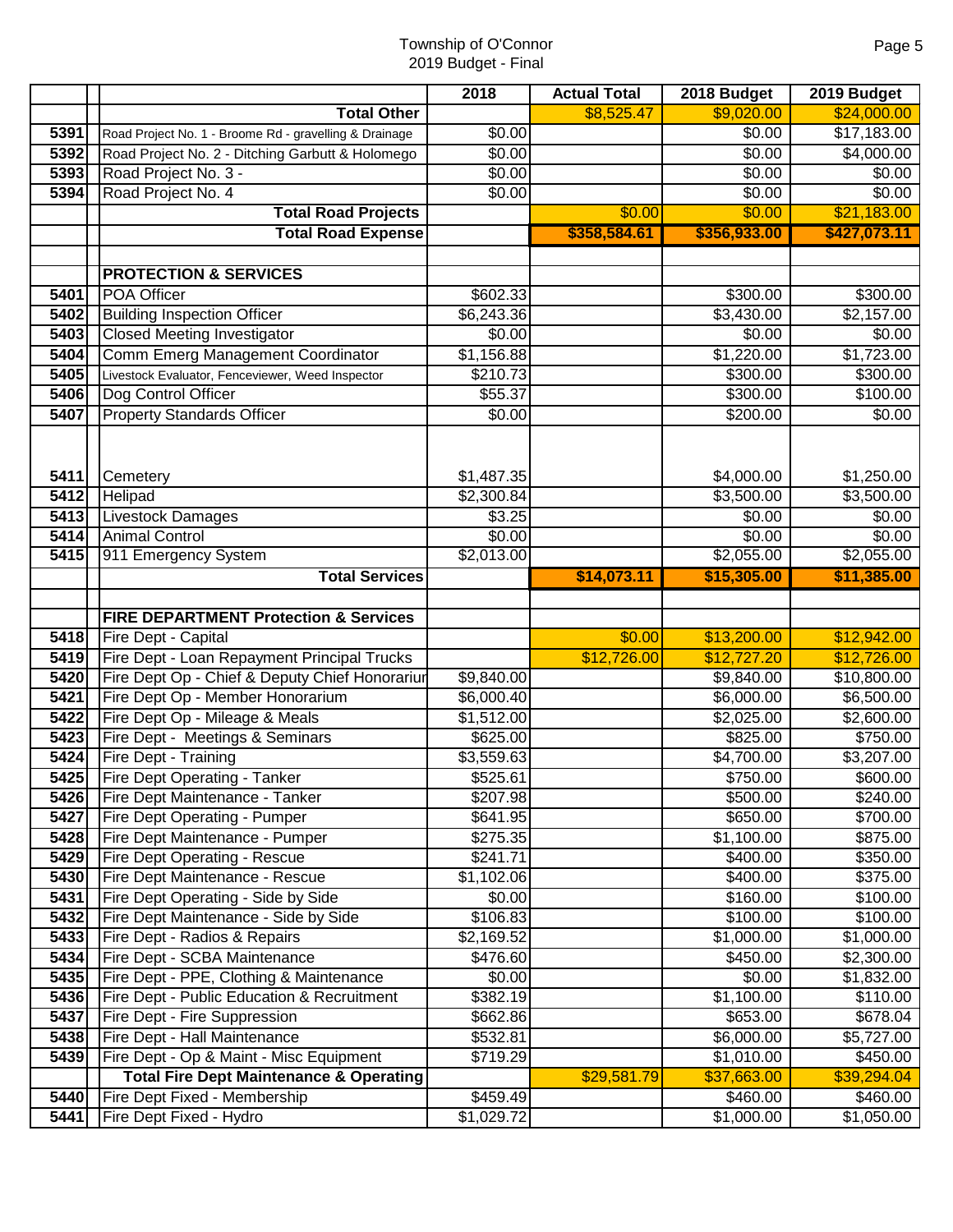|              |                                                                       | 2018              | <b>Actual Total</b> | 2018 Budget       | 2019 Budget           |
|--------------|-----------------------------------------------------------------------|-------------------|---------------------|-------------------|-----------------------|
| 5442         | Fire Dept Fixed - Communications                                      | \$1,441.06        |                     | \$1,465.00        | \$1,485.00            |
| 5443         | Fire Dept Fixed - Heating                                             | \$6,162.49        |                     | \$4,225.00        | \$6,000.00            |
| 5444         | Fire Dept Fixed - Insurance/VFIS                                      | \$9,071.43        |                     | \$10,038.00       | \$12,562.01           |
| 5445         | Fire Dept Fixed - EHT & WSIB                                          | \$4,697.10        |                     | \$4,960.00        | \$4,060.00            |
| 5446         | Fire Dept Fixed - Dispatch Calls                                      | \$2,810.74        |                     | \$2,700.00        | \$2,765.00            |
| 5447         | Fire Dept Fixed - 1st Response                                        | \$0.00            |                     | \$0.00            | \$0.00                |
| 5448         | Fire Dept Fixed - Janitorial Wages                                    | \$453.31          |                     | \$500.00          | \$500.00              |
| 5449         | Fire Dept - Other - EFAP, Drivers Abstract                            | \$1,247.14        |                     | \$350.00          | \$444.00              |
|              | <b>Total Fire Dept Fixed</b>                                          |                   | \$27,372.48         | \$25,698.00       | \$29,326.01           |
|              | <b>Fire Department Total</b>                                          |                   | \$69,680.27         | \$89,288.20       | \$94,288.05           |
|              |                                                                       |                   |                     |                   |                       |
|              | <b>SANITATION</b>                                                     |                   |                     |                   |                       |
| 5451         | Sanitation - Wages                                                    | \$17,074.99       |                     | \$18,565.00       | \$13,327.00           |
| 5452         | Sanitation - Payroll Costs                                            | \$777.34          |                     | \$876.00          | \$615.00              |
| 5453         | Sanitation - EHT/WSIB                                                 | \$780.84          |                     | \$753.00          | \$596.00              |
| 5454         | Sanitation - Compacting Truck - Operating                             | \$1,238.99        |                     | \$1,220.00        | \$1,520.00            |
| 5455         | Sanitation - Compacting Truck - Maint                                 | \$241.89          |                     | \$600.00          | \$600.00              |
| 5456         | Sanitation - Recycling                                                | \$5,908.18        |                     | \$5,000.00        | \$5,100.00            |
| 5457         | Landfill Change in Liability                                          | \$0.00            |                     | \$0.00            | \$0.00                |
| 5458         | Sanitation - Other                                                    | \$1,983.66        |                     | \$5,900.00        | \$6,196.00            |
|              | <b>Total Sanitation</b>                                               |                   | \$28,005.89         | \$32,914.00       | \$27,954.00           |
|              |                                                                       |                   |                     |                   |                       |
|              | <b>Total Protection &amp; Services</b>                                |                   | \$111,759.27        | \$137,507.20      | \$133,627.05          |
|              |                                                                       |                   |                     |                   |                       |
|              | <b>PROGRAMS</b>                                                       |                   |                     |                   |                       |
| 5591         | Programs - Other -                                                    | \$8,699.30        |                     | \$10,162.00       | \$0.00                |
| 5592         | Programs - Other - Main Street Revitalization                         | \$117.75          |                     | \$38,232.05       | \$39,065.00           |
| 5593<br>5594 | Programs - Other - OCIF<br>Programs - Other - Investing in Canada Inf | \$39,242.70       |                     | \$50,000.00       | \$61,300.00<br>\$0.00 |
|              |                                                                       | \$0.00            |                     | \$13,250.00       |                       |
|              |                                                                       |                   |                     | \$53,250.81       | \$93,967.08           |
| 5595         | Programs - Federal Gas Tax                                            | \$46,876.01       |                     |                   |                       |
|              | <b>Total Programs Expense</b>                                         |                   | \$94,935.76         | \$164,894.86      | \$194,332.08          |
|              |                                                                       |                   |                     |                   |                       |
|              | <b>PROFESSIONAL FEES</b>                                              |                   |                     |                   |                       |
| 5601         | <b>Auditing Fees</b>                                                  | \$13,483.20       |                     | \$13,485.00       | \$13,485.00           |
| 5611<br>5691 | <b>Legal Fees</b><br>Professional Fees - Other                        | \$0.00<br>\$50.00 |                     | \$0.00<br>\$50.00 | \$0.00<br>\$50.00     |
|              | <b>Total Professional Fees</b>                                        |                   | \$13,533.20         | \$13,535.00       | \$13,535.00           |
|              |                                                                       |                   |                     |                   |                       |
|              | <b>JOINT BOARDS</b>                                                   |                   |                     |                   |                       |
| 5711         | L.H. Reg. Conserv. Auth.                                              | \$3,985.00        |                     | \$3,985.00        | \$4,314.00            |
| 5721         | L.H. Rural Planning Board                                             | \$250.00          |                     | \$250.00          | \$250.00              |
| 5751         | <b>L.H Police Services Board</b>                                      | \$1,659.98        |                     | \$1,000.00        | \$1,500.00            |
| 5761         | Mun Of Oliver Paipoonge Library                                       | \$1,220.00        |                     | \$1,220.00        | \$1,220.00            |
| 5791         | Other Joint Boards Expense                                            | \$0.00            |                     | \$0.00            | \$0.00                |
|              | <b>Total Joint Boards Expense</b>                                     |                   | \$7,114.98          | \$6,455.00        | \$7,284.00            |
|              |                                                                       |                   |                     |                   |                       |
|              | <b>GOV'T MANDATED PROGRAMS</b>                                        |                   |                     |                   |                       |
| 5801         | Land Ambulance                                                        | \$45,877.00       |                     | \$45,877.00       | \$48,773.00           |
| 5803         | Policing                                                              | \$77,796.00       |                     | \$77,791.00       | \$76,562.00           |
|              |                                                                       |                   |                     |                   |                       |